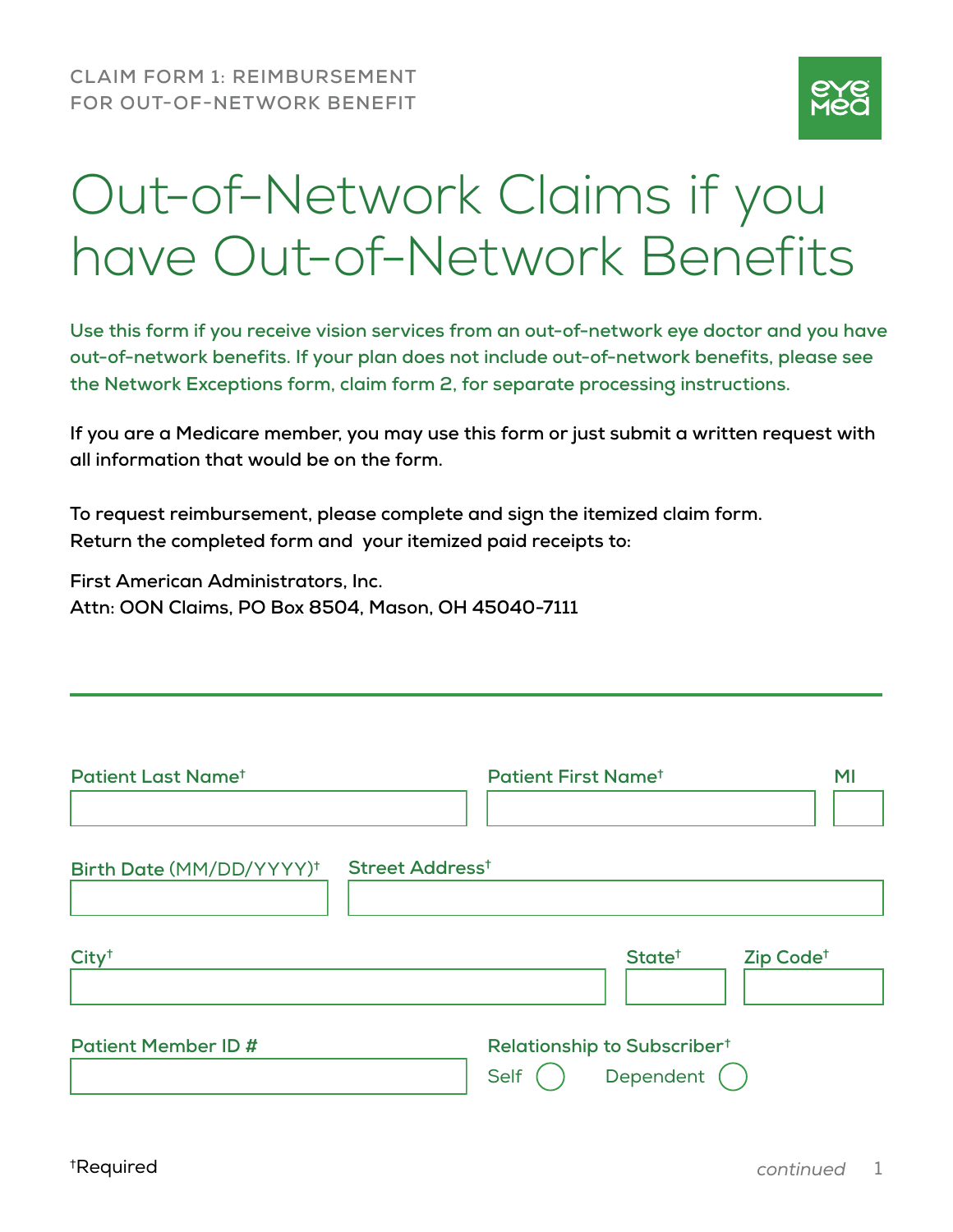## **CLAIM FORM 1: REIMBURSEMENT FOR OUT-OF-NETWORK BENEFIT**

| Subscriber Last Name <sup>t</sup>                                | Subscriber First Name <sup>t</sup><br>MI    |
|------------------------------------------------------------------|---------------------------------------------|
| Birth Date (MM/DD/YYYY) <sup>†</sup> Street Address <sup>†</sup> |                                             |
| City <sup>†</sup>                                                | State <sup>t</sup><br>Zip Code <sup>+</sup> |
| <b>Vision Plan Name</b>                                          | Date of Service <sup>†</sup> (MM/DD/YYYY)   |
| <b>Vision Plan Group #</b>                                       | <b>Subscriber Member ID#</b>                |
| Doctor or Store where patient received services                  |                                             |
| Provider's Name <sup>t</sup>                                     | <b>Provider's NPI</b>                       |
| Provider Street Address <sup>t</sup>                             |                                             |
| City <sup>†</sup>                                                | State <sup>t</sup><br>Zip Code <sup>+</sup> |